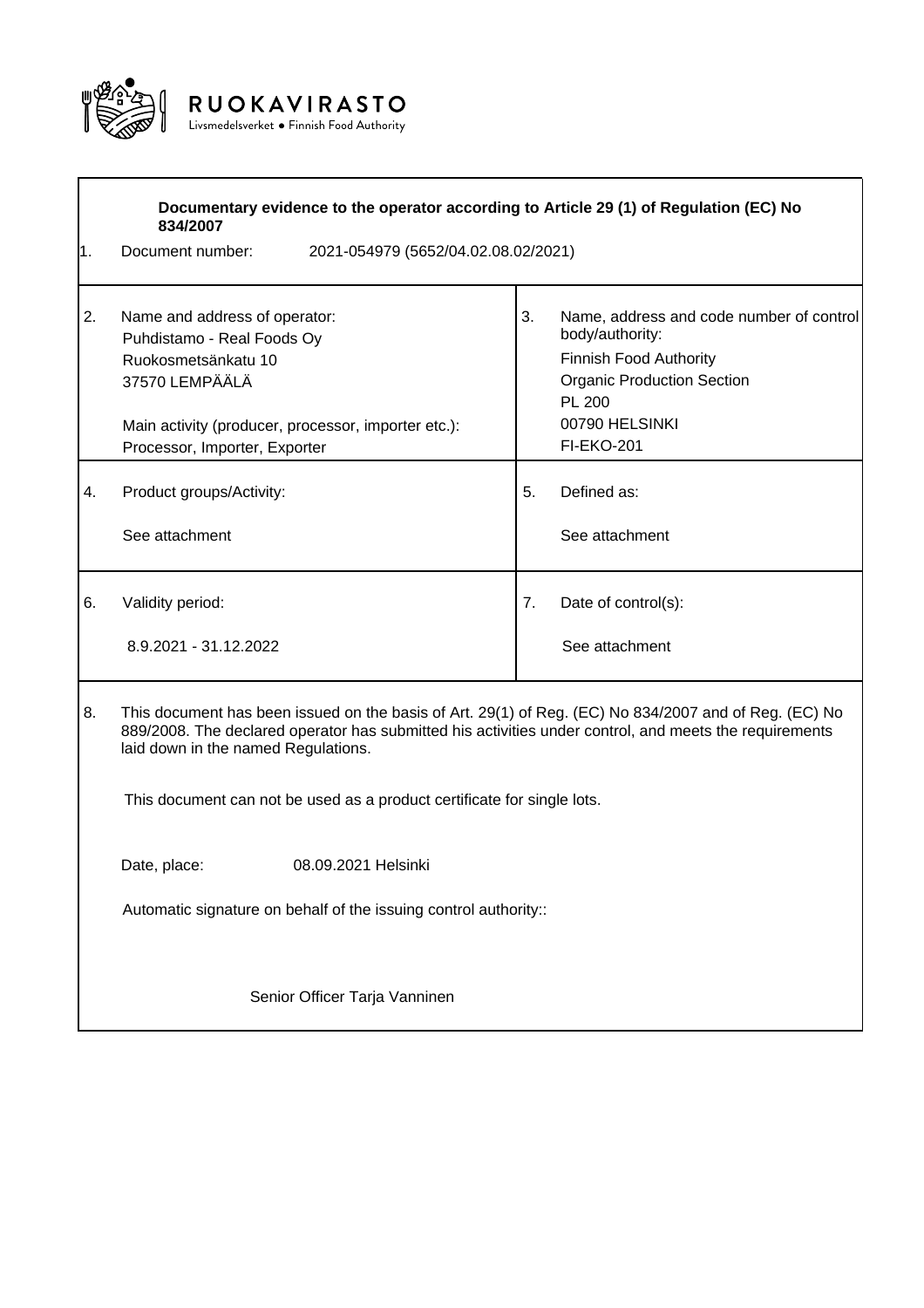

## **2021-054979 (5652/04.02.08.02/2021) Documentary evidence to the operator according to Article 29 (1) of Regulation (EC) No 834/2007 Attachment**

**Page 1/2**

Finnish Food Authority FI-EKO-201 Name and code number of control body:

| 4a. Activity                   | 7. Date of<br>control | 5. Production way | 4b. Product groups                                                                                                                                                                |
|--------------------------------|-----------------------|-------------------|-----------------------------------------------------------------------------------------------------------------------------------------------------------------------------------|
| Food processing                | 02.09.2021            | organic           | Processed products<br>Other fruit and vegetables, products<br>Oils and fats<br>Cocoa, chocolate and sugar confectionery<br>Processed tea and coffee<br>Other food products n.e.c. |
| Packaging                      | 02.09.2021            | organic           | Processed products<br>Cocoa, chocolate and sugar confectionery<br>Other food products n.e.c.<br>Other fruit and vegetables, products<br>Oils and fats<br>Processed tea and coffee |
| Import                         | 02.09.2021            | organic           | Processed products<br>Cocoa, chocolate and sugar confectionery<br>Other food products n.e.c.<br>Other fruit and vegetables, products<br>Oils and fats<br>Processed tea and coffee |
| Warehousing                    | 02.09.2021            | organic           | Processed products<br>Cocoa, chocolate and sugar confectionery<br>Other food products n.e.c.<br>Other fruit and vegetables, products<br>Oils and fats<br>Processed tea and coffee |
| Labelling                      | 02.09.2021            | organic           | Processed products<br>Cocoa, chocolate and sugar confectionery<br>Other food products n.e.c.<br>Other fruit and vegetables, products<br>Oils and fats<br>Processed tea and coffee |
| Export from third<br>countries | 02.09.2021            | organic           | Processed products<br>Other food products n.e.c.                                                                                                                                  |